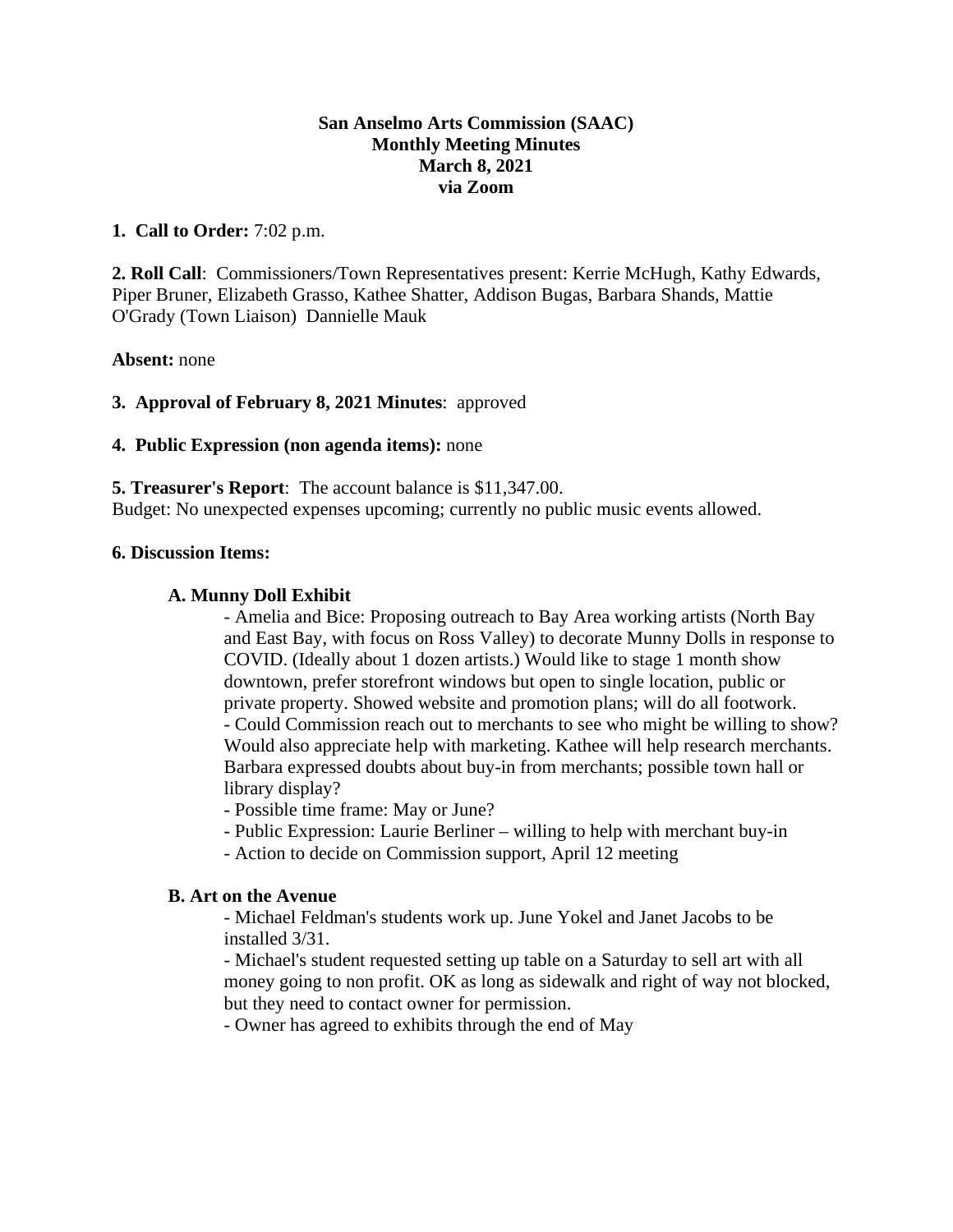#### **C. Sidewalk Project**

- Recap: After project approved, Town received email on controversy re artist. With goal to protect artist, Commission decided to move project forward with another artist. During subcommittee meeting, decision rejected by merchant; town agreed to pay artist \$250 cancel fee, as requested by merchant. Merchants requested reconsideration by Town Council; Council made no decision and would like Commission to decide how to move forward.

- Three options can be considered for a vote. 2/3 majority (5 to 2) required to pass

1. Uphold original decision to use different artist

2. Reconsider and move forward with original koi fish project and artist

3. End Commission involvement with this project

- Public Expression: Laurie Berliner – she and other merchants all in favor of going forward with original project. Not concerned about bad publicity for artist; artists come with baggage and it should not effect their work opportunities. His art has value and that should be the only issue.

Staysea (of Dogville) – dismayed that one person (original email sender) should be able to keep a great project from going forward.

- **Special meeting** for action on this project proposed for Wednesday, March 17, 2021, 7pm. Agreed. Mattie will follow up.

## **D. Youth Project**

- Addie and Piper: Students to create signs on reused political yard signs, answering "What inspired you during COVID?" To be displayed on lawn near HS 1327 for a weekend (or more). Mostly 1327? but will contact Branson and San Domenico about participating. Timeline: due early April; up by late April? - Signs can be primed and done with paint or markers (contact Kathy for primer) or possibly done on paper/poster board and taped to signs? Needs to be determined.

## **E. Scholarships**

**- Youth in Arts:** Virtual show. \$300 of \$500 will go to students. Director will forward to Kathee names of Ross Valley students. Subcommittee (Kathee, Kathy, Barbara) will meet to judge. Elizabeth will request invoice.

- **Other Scholarships:** Outreach was challenging last year. Addie will reach out to find best contacts to promote. Subcommittee (Kathy, Elizabeth, Piper) will meet to determine decisions on how many/how much/how to promote. Appplication and flyer will then be revised.

## **F. Public Art/Process**

- Tie-in with mural discussions but needs to address process for all public art, ie., who has final decisions on curation? Final responsibility lies with whom? Etc. Further research on other towns' public art processes would be helpful. Commission decides on Process Master Plan; Town Council needs to approve. - Mattie to forward update of Resolution re murals as part of this discussion. After we receive, subcommittee (Kathy, Kerrie, Barbara + Mattie) should meet to discuss.